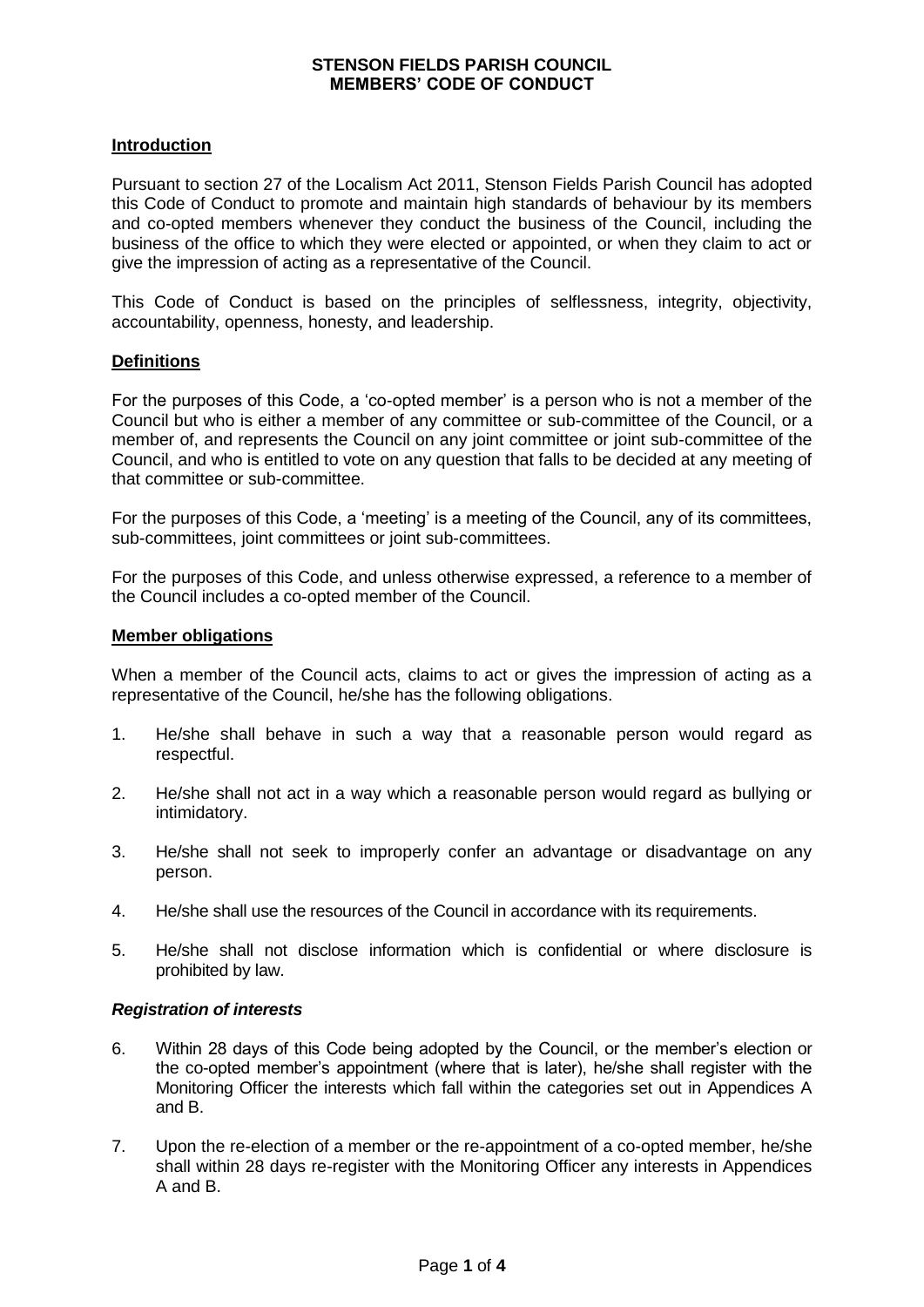- 8. A member shall register with the Monitoring Officer any change to interests or new interests in Appendices A and B within 28 days of becoming aware of it.
- 9. A member need only declare the existence but not the details of any interest which the Monitoring Officer agrees is a 'sensitive interest'. A sensitive interest is one which, if disclosed on a public register, could lead the member or a person connected with the member to be subject to violence or intimidation.

## *Declaration of interests at meetings*

- 10. Where a matter arises at a meeting which relates to an interest in Appendix A the member shall not participate in a discussion or vote on the matter. He/she only has to declare what his/her interest is if it is not already entered in the member's register of interests or if he/she has not notified the Monitoring Officer of it.
- 11. Where a matter arises at a meeting which relates to an interest in Appendix A which is a sensitive interest, the member shall not participate in a discussion or vote on the matter. If it is a sensitive interest which has not already been disclosed to the Monitoring Officer, the member shall disclose he/she has an interest but not the nature of it.
- 12. Where a matter arises at a meeting which relates to an interest in Appendix B, the member shall not vote on the matter. He/she may speak on the matter only if members of the public are also allowed to speak at the meeting.
- 13. A member only has to declare his/her interest in Appendix B if it is not already entered in his/her register of interests or he/she has not notified the Monitoring Officer of it or if he/she speaks on the matter. If he/she holds an interest in Appendix B which is a sensitive interest not already disclosed to the Monitoring Officer, he/she shall declare the interest but not the nature of the interest.
- 14. Where a matter arises at a meeting which relates to a financial interest of a friend, relative or close associate (other than an interest in Appendix A), the member shall disclose the nature of the interest and not vote on the matter. He/she may speak on the matter only if members of the public are also allowed to speak at the meeting. If it is a 'sensitive interest' the member shall declare the interest but not the nature of the interest.

### **Dispensations**

15. On a written request made to the Council's proper officer, the Council may grant a member a dispensation to participate in a discussion and vote on a matter at a meeting even if he/she has an interest in Appendices A and B if the Council believes that the number of members otherwise prohibited from taking part in the meeting would impede the transaction of the business; or it is in the interests of the inhabitants in the Council's area to allow the member to take part or it is otherwise appropriate to grant a dispensation.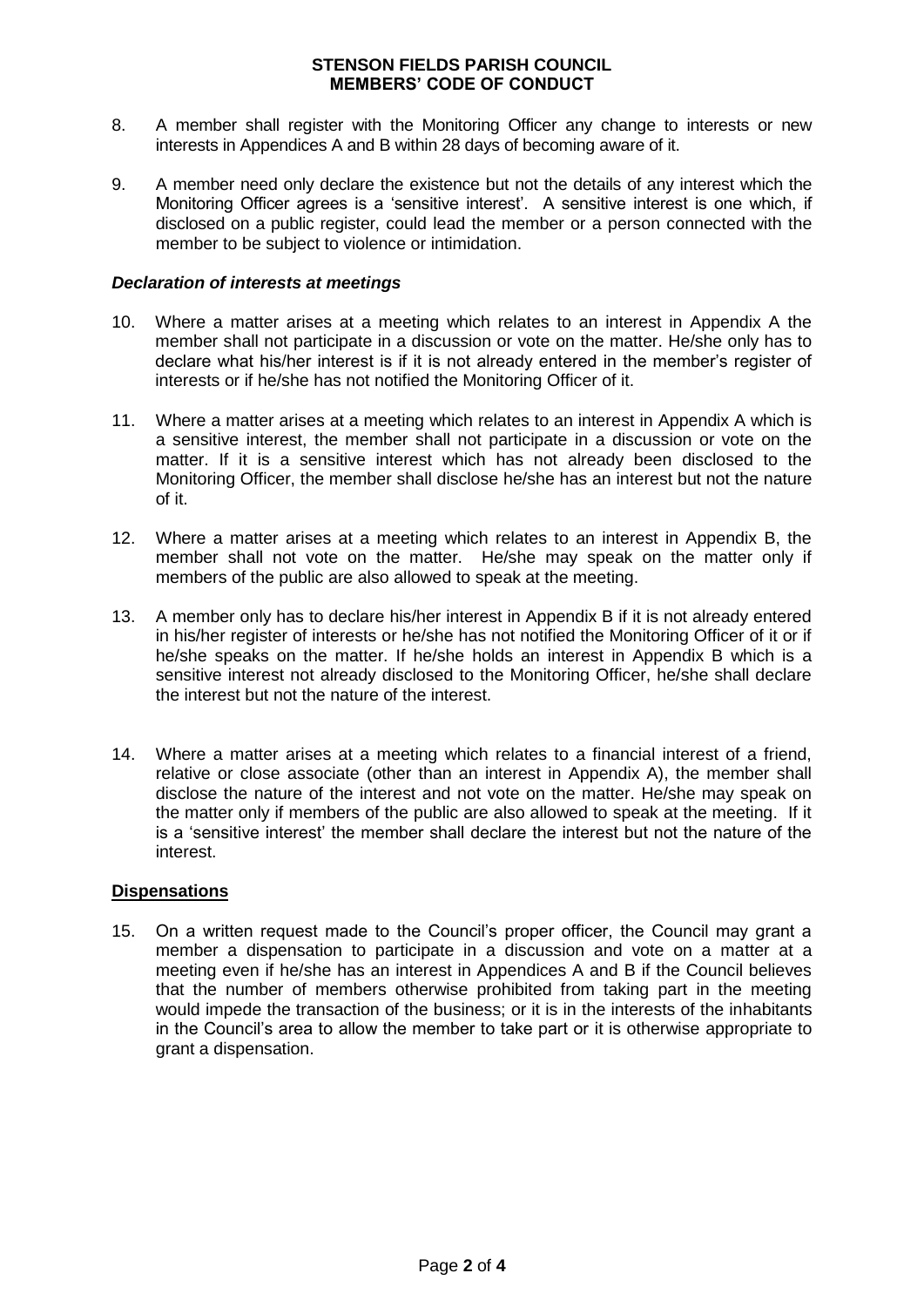# **Appendix A**

Interests described in the table below.

| <b>Subject</b>                                          | <b>Description</b>                                                                                                                                                                                                                                                                                                                                                                                                                                                                         |
|---------------------------------------------------------|--------------------------------------------------------------------------------------------------------------------------------------------------------------------------------------------------------------------------------------------------------------------------------------------------------------------------------------------------------------------------------------------------------------------------------------------------------------------------------------------|
| Employment, office,<br>trade, profession or<br>vocation | Any employment, office, trade, profession or vocation carried on for profit or<br>gain.                                                                                                                                                                                                                                                                                                                                                                                                    |
| Sponsorship                                             | Any payment or provision of any other financial benefit (other than from the<br>Council) made to the member during the 12 month period ending on the latest<br>date referred to in paragraph 6 above for expenses incurred by him/her in<br>carrying out his/her duties as a member, or towards his/her election<br>expenses.<br>This includes any payment or financial benefit from a trade union within the<br>meaning of the Trade Union and Labour Relations (Consolidation) Act 1992. |
| Contracts                                               | Any contract made between the member or his/her spouse or civil partner or<br>the person with whom the member is living as if they were spouses/civil<br>partners (or a firm in which such person is a partner, or an incorporated body<br>of which such person is a director* or a body that such person has a<br>beneficial interest in the securities of*) and the Council -                                                                                                            |
|                                                         | (a) under which goods or services are to be provided or works are to be<br>executed; and                                                                                                                                                                                                                                                                                                                                                                                                   |
|                                                         | (b) which has not been fully discharged.                                                                                                                                                                                                                                                                                                                                                                                                                                                   |
| Land                                                    | Any beneficial interest in land which is within the area of the Council.<br>'Land' excludes an easement, servitude, interest or right in or over land which<br>does not give the member or his/her spouse or civil partner or the person with<br>whom the member is living as if they were spouses/civil partners (alone or<br>jointly with another) a right to occupy or to receive income.                                                                                               |
| Licences                                                | Any licence (alone or jointly with others) to occupy land in the area of the<br>Council for a month or longer.                                                                                                                                                                                                                                                                                                                                                                             |
| Corporate tenancies                                     | Any tenancy where (to the member's knowledge)—                                                                                                                                                                                                                                                                                                                                                                                                                                             |
|                                                         | (a) the landlord is the Council; and                                                                                                                                                                                                                                                                                                                                                                                                                                                       |
|                                                         | (b) the tenant is a body that the member, or his/her spouse or civil partner or<br>the person with whom the member is living as if they were spouses/civil<br>partners has a beneficial interest.                                                                                                                                                                                                                                                                                          |
| Securities                                              | Any beneficial interest in securities* of a body where-                                                                                                                                                                                                                                                                                                                                                                                                                                    |
|                                                         | (a) that body (to the member's knowledge) has a place of business or land in<br>the area of the Council; and                                                                                                                                                                                                                                                                                                                                                                               |
|                                                         | (b) either-                                                                                                                                                                                                                                                                                                                                                                                                                                                                                |
|                                                         | (i) the total nominal value of the securities* exceeds £25,000 or one<br>hundredth of the total issued share capital of that body; or                                                                                                                                                                                                                                                                                                                                                      |
|                                                         | (ii) if the share capital of that body is of more than one class, the total nominal<br>value of the shares of any one class in which the member, or his/her spouse<br>or civil partner or the person with whom the member is living as if they were<br>spouses/civil partners has a beneficial interest exceeds one hundredth of the<br>total issued share capital of that class.                                                                                                          |

**\*'**securities' means shares, debentures, debenture stock, loan stock, bonds, units of a collective investment scheme within the meaning of the Financial Services and Markets Act 2000 and other securities of any description, other than money deposited with a building society**.**